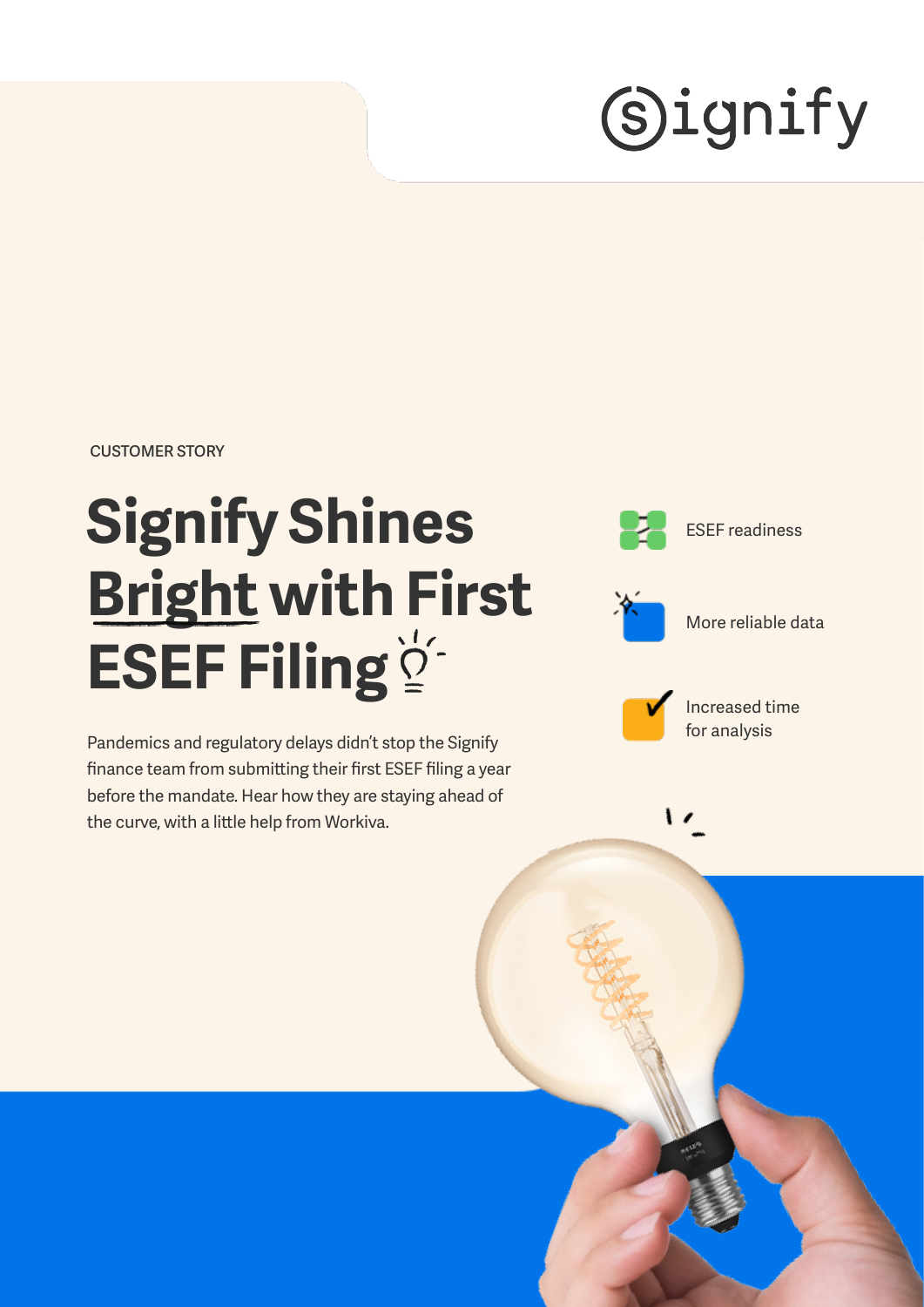**When the European Securities and Markets Authority (ESMA) initially proposed the**  [European Single Electronic Format](https://www.esma.europa.eu/policy-activities/corporate-disclosure/european-single-electronic-format) **(ESEF) mandate, there were significant implications. Issuers on EU regulated markets would need to dramatically change the way they prepared annual reports. No longer would there be two separate submissions—going forward, a single reporting format would contain all financials and machine-readable XBRL® tags in web-friendly XHTML.**

Needless to say, ESEF quickly became the acronym on top of every EU filer's mind. But the weight of the mandate—as well as the timing of the COVID-19 pandemic—led ESMA to roll back the ESEF deadline from financial years starting on or after 1 January 2020 to 1 January 2021.

For some teams, that meant settling back into traditional reporting methods for another year. But the trailblazing Group Accounting and Reporting ('GAR') team at Signify—the world leader in lighting headquartered in the Netherlands—saw this as their opportunity to shine.



### **Reporting ahead of the curve**

"We are very proud of our company and our finance team. We all want to be best in class. As proof of that, we embrace regulatory changes and incorporate these into our way of working and show that we can easily handle these in our team," said Dick Overeem, Chief Accountant at Signify.

With that innovative spirit—combined with the ESEFready capabilities of the Workiva platform—the Signify team forged ahead and **[submitted their first ESEF filing](https://www.esma.europa.eu/policy-activities/corporate-disclosure/european-single-electronic-format)** on 23 February, 2021, a year before the mandate was set to take effect.



#### **Less manual, more meaningful**

Time is precious when introducing an all-new process—and things like spreadsheet manipulation, formatting, and data entry can slow you down. That's where the Workiva platform really played a role in helping Signify file its ESEF report early.

As the leader in connected lighting, Signify knows all about the value of connectivity—and that applies to the company's financial reporting as well. "Our goal is to deliver reliable information in an efficient manner, and Workiva really creates a lot of efficiency and also reliability," explained Dick. "It synchronizes to our core system, where we can easily refresh the data. We know that there is no more manual input required. That really gives me the comfort that the information is reliable."

Because the Workiva platform automates many of the time-consuming aspects of reporting, the GAR team can turn their energy toward things that require the human touch.

"Now, people can really focus on analysis. For example, when compiling our internal GAR quarterly booklet, the team doesn't have to put together spreadsheets and copy and paste into PowerPoint®," explained Dick. "This gets my people to do the analysis, the added value part of reporting. And that is interesting for the team, it's good for Signify, and it results in a better-quality output. That's what we want."